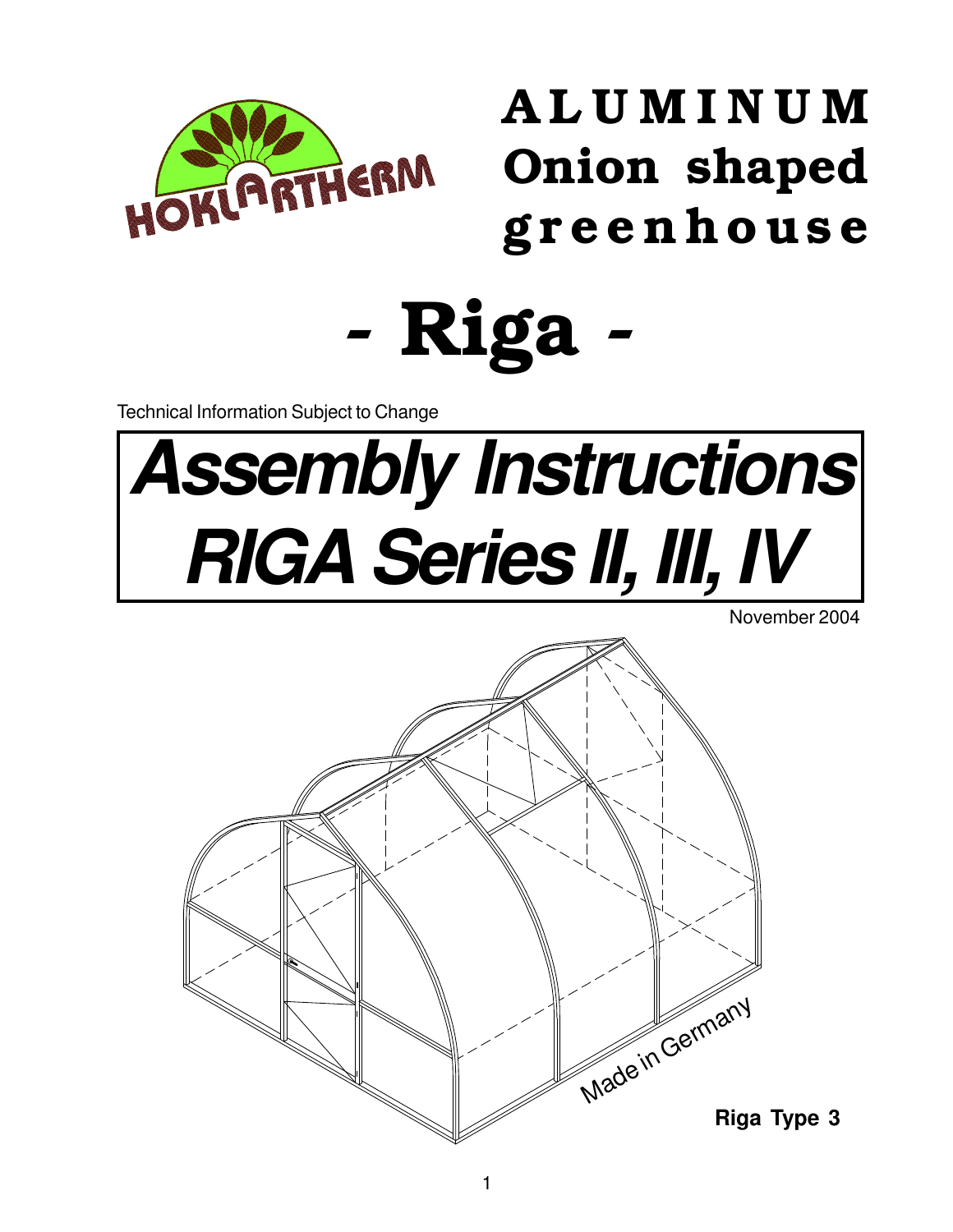# **Dear garden friend**,

Congratulations on the purchase of a RIGA greenhouse from **Hoklartherm**, Germany.

You will find the assembly of the RIGA greenhouse to be quick and easy if you carefully follow these Assembly Instructions.

The assembly requires only two people, but it will go quicker if you have access to a 3rd person who can help from time to time - this person does not need to be especially strong or handy.

# **Contents:**

Hoklartherm inspectors have carefully checked the contents of each package. Nonetheless, we ask you to do the same: Check the contents of each package against the table of contents in this Manual. Call us toll-free if believe you are missing any parts: 1-877-760- 8500.

Note: Before you call us, make sure you have received all the packages. Check the Freight Bill provided by the delivery company's driver and/or the Packing Slip attached to the outside of one of your packages.

# **Choose the best location:**

Please choose, if possible, a sunny and protected location for your greenhouse. Avoid a heavily shaded near buildings and/or trees. However, also be careful to avoid bright, direct sunlight (especially in the Southwestern part of the United States). High-intensity sunshine is not good for more than a few hours a day. In such areas some protection from trees and/ or buildings is recommended. Shade cloth might also be needed (ask your supplier for details). For greenhouses intended for growing vegetables such as tomatoes, cucumbers and melons we recommend the greenhouse be located in a north-south direction, and for those to be used for flowers and pot plants orient it in an east-west direction.

# **CAUTION:**

**Do not attempt to assemble the RIGA greenhouse while a wind is blowing - your Glazing Panels might blow away.**

**Do not expose the Glazing Panels, with their special protective film, to bright sunlight or the film will become permanently glued to the Panels before the film is removed during installation.**

# **Manufacturer's Limit to the RIGA warranty - Glazing: 10 years. Frame: 15 years.**

The RIGA has been specially designed to withstand heavy winds, snowstorms and other bad weather, however proper assembly is essential. Make sure you assemble the RIGA greenhouse exactly according to this manual. In case of any difficulties please call us: 1-877-760-8500. Hoklartherm will not warrant this greenhouse if it is not properly assembled, neither is the company responsible for damage done by very severe weather, such as tornedos, hurricanes, lightning, and/or 'force majeure' (other acts of God).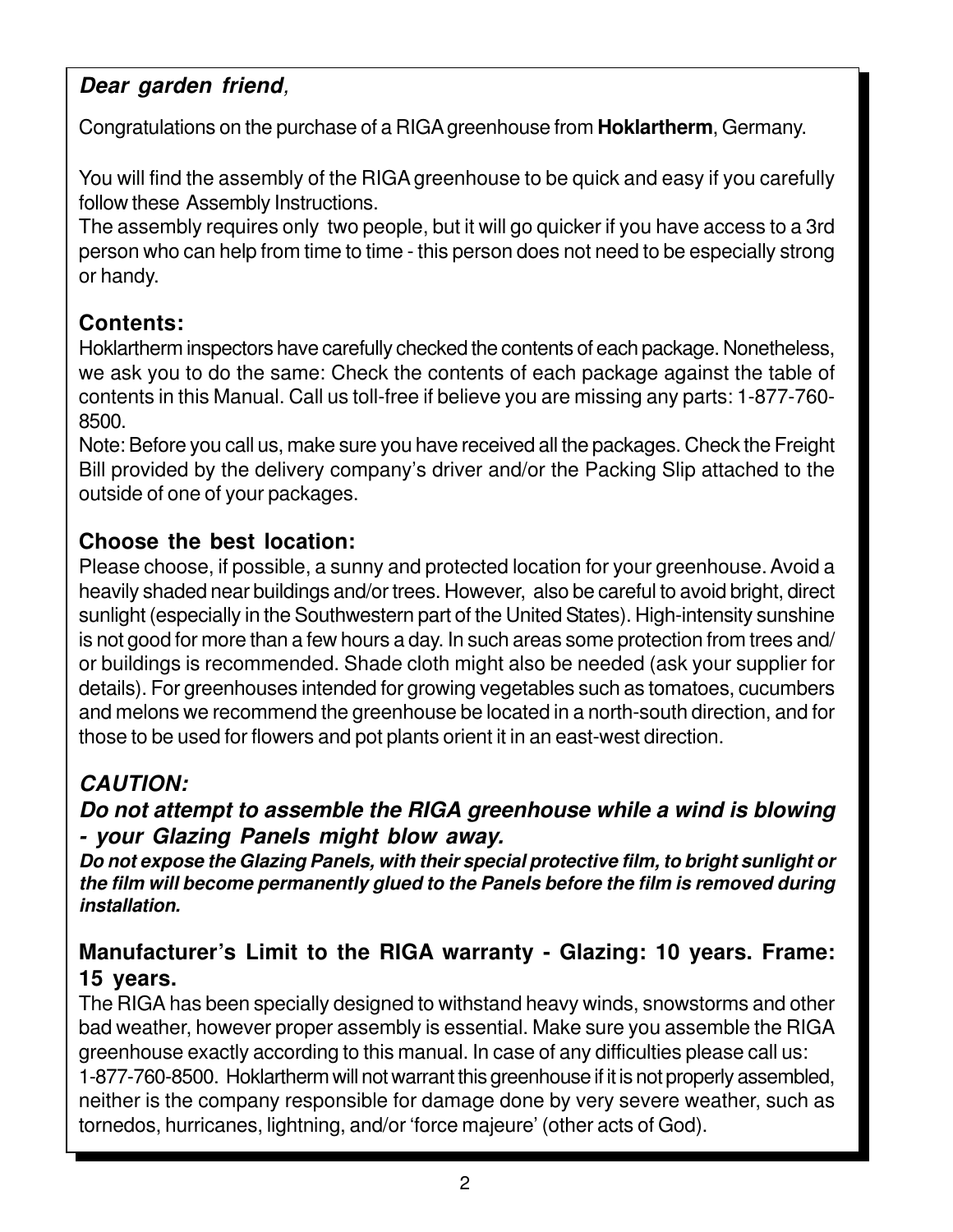### **Getting Started**:

- 1) The assembly has to be executed by at least two people a 3rd person to help out from time-to-time is recommended!
- 2) Work cautiously, with the proper tools. Make sure that the stepladder's footing is secure!
- 3) We recommend that you work with gloves (although all of the edges have been filed, it is always possible for you to be cut when handling either the aluminum or polycarbonate parts).
- 4) You need the following tools for the assembly:
- 1 pc Phillips-head Screwdriver for recessed-head screws, size #2
- 1 pc Open-jaw wrench, 10 mm (0.4")
- 1 pc Screwdriver for slotted screws
- 1 pc Water level
- 1 pc Step Ladder, approx. 6-feet high
- 1 pc File to remove possible sharp edges
- 1 pc Rubber Mallet
- 1 pc Measuring Tape
- 1 pc Electric or Cordless Drill
- 1 pc Bungee Cord
- 1 pc Caulking Gun

#### **INDEX**

| Part List:                          | Pages 4 & 5   |
|-------------------------------------|---------------|
| Main Frame Assembly:                | Pages 6 - 11  |
| <b>Foundation Fram Assembly:</b>    | Page 10       |
| Roof Window Assembly:               | Page 12       |
| <b>Rear Window Assembly:</b>        | Page 13       |
| Front Door Assemble:                | Pages 14 & 15 |
| <b>Mounting Accessories:</b>        | Pages 16 & 17 |
| <b>Inserting Rubber Seals:</b>      | Page 17       |
| <b>Assembling Optional Shelves:</b> | Pages 18 & 19 |
| Care & Maintenance:                 | Page 20       |
| <b>Costume Service:</b>             | Page 20       |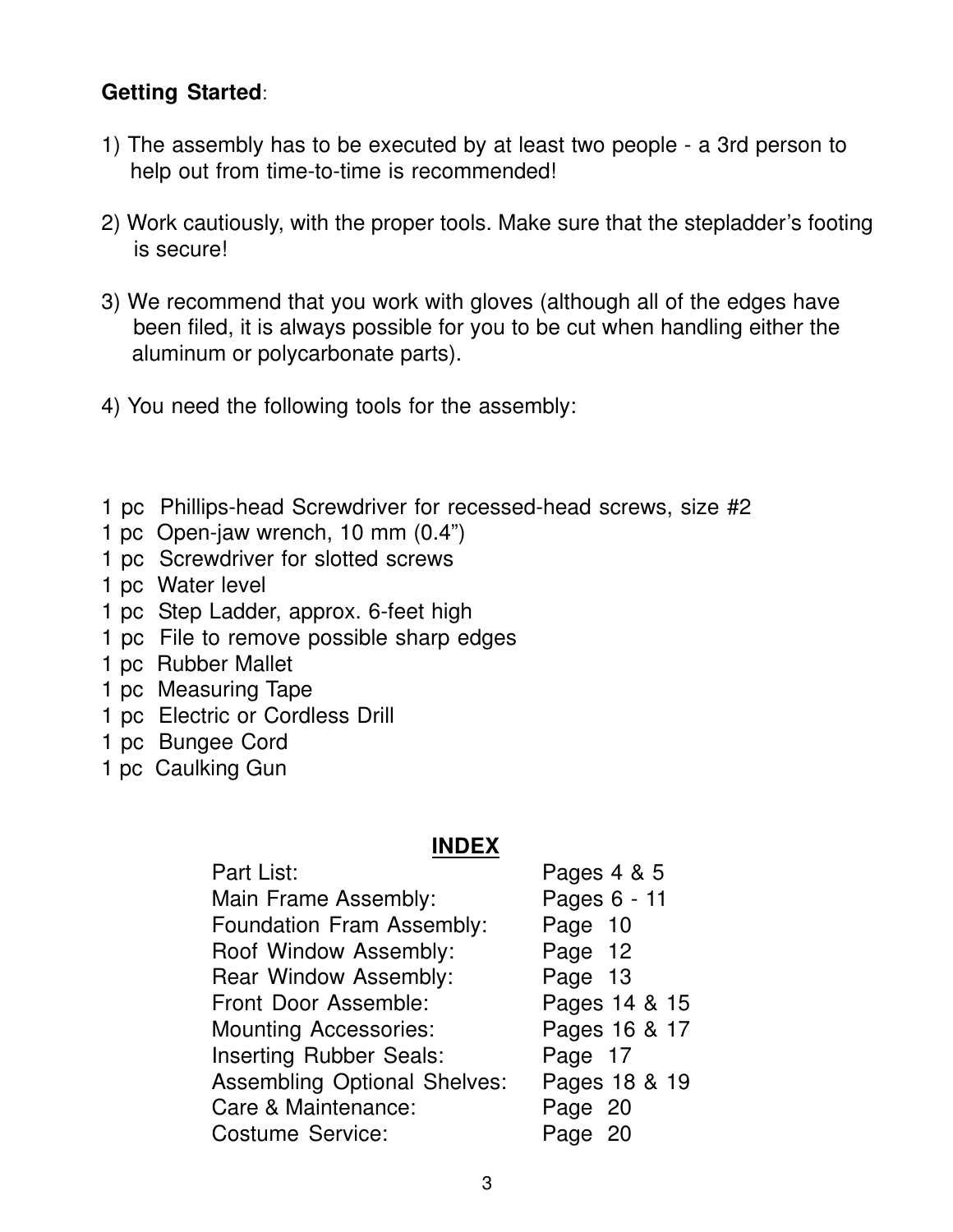

|  | and quantity: |
|--|---------------|
|--|---------------|

| 1.1 | <b>Front &amp; Back Floor Profile</b>                                 | 2x |                                                                                    |  |                                                      |
|-----|-----------------------------------------------------------------------|----|------------------------------------------------------------------------------------|--|------------------------------------------------------|
| 1.2 | Side-Floor Profile                                                    | 2x | Note: Windows and Door frame parts are<br>taped together into their own individual |  |                                                      |
| 1.3 | Roof Beam Profile                                                     | 1x | bundles.                                                                           |  |                                                      |
| 1.4 | Front & Back Crossbars                                                | 4x |                                                                                    |  |                                                      |
| 1.5 | Door Support - right side<br>with 8 holes                             | 2x | <b>Detail A</b> = Floor Profile (page 7)                                           |  |                                                      |
| 1.6 | Door Support - left side<br>no holes                                  |    |                                                                                    |  | <b>Detail B</b> = Front Crossbar Connection (page 8) |
| 1.7 | Door Frame: Top Crossbar                                              | 2x | <b>Detail C</b> = Window/Door Hinge (page 16)                                      |  |                                                      |
| 1.8 | Roof Window - Crossbar<br>(RIGA IV & IVs: 2x)                         | 1x | <b>Detail D</b> = Window/Door Frame connection (page6)                             |  |                                                      |
| 1.9 | Rear Wall Middle Crossbarl                                            | 1x | <b>Detail E</b> = Roof Beam Connection (page $7$ )                                 |  |                                                      |
| 2.0 | <b>Lateral Supports</b>                                               | 4x |                                                                                    |  |                                                      |
| 2.1 | <b>Curved Corner Profiles with 1</b><br>channel                       | 4x |                                                                                    |  |                                                      |
| 2.2 | Curved Center Profiles with 2<br>$II$ 2x ; III 4x ; IV 6x<br>channels | << |                                                                                    |  |                                                      |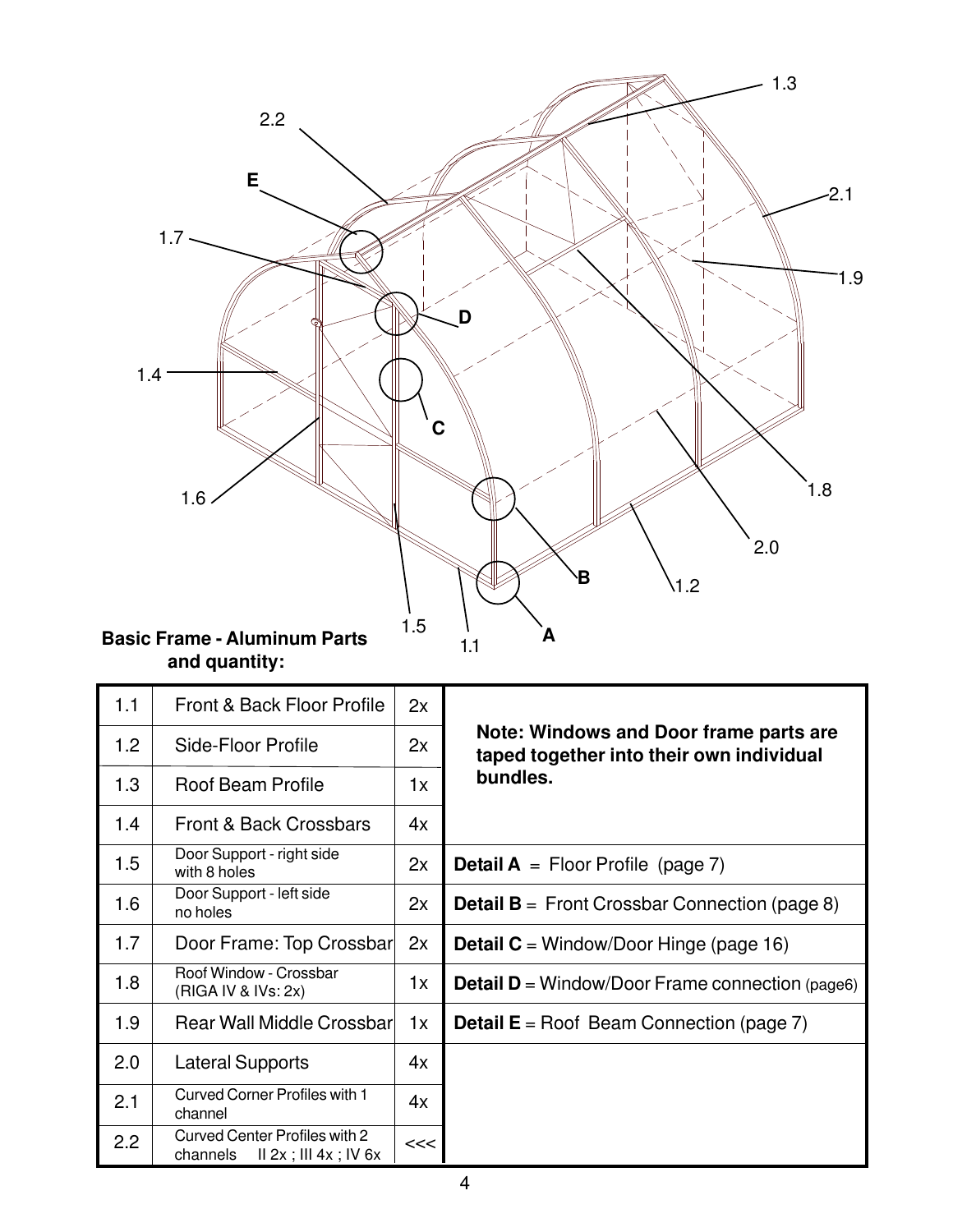# **Bag(s) with Accessories for Riga 2S/2, 3S/3 and Riga 4S/4 Please check - according to table - if complete.**

| designation                  | size                    | no. of pieces<br>Riga 2S/2 | no. of pieces<br>Riga 3S/3 | no. of pieces<br>Riga 4S/4 |
|------------------------------|-------------------------|----------------------------|----------------------------|----------------------------|
| clamping plate               |                         | 8                          | 8                          | 10                         |
| hexagon bolt                 | M6 x 16                 | 50                         | 60                         | 60                         |
| nut                          | M <sub>6</sub>          | 50                         | 60                         | 60                         |
| hexagon bolt                 | M6 x 30                 | 1                          | 1                          | $\mathbf{1}$               |
| angle bracket                | $30 \times 10 \times 4$ | 8                          | 8                          | 12                         |
| L-connection                 | 60 x 27,2 x7,4          | 8                          | 8                          | 12                         |
| connecting angle             | 40 x 40 x 4             | 4                          | 4                          | 4                          |
| angle                        | 50 x 50 x 5,95          | 6                          | 6                          | $\overline{6}$             |
| automatic window opener*     |                         | $\mathbf{1}$               | $\mathbf{1}$               | $\overline{c}$             |
| manuel window opener*        |                         | $\mathbf{1}$               | $\mathbf{1}$               | $\mathbf{1}$               |
| knurled nut                  | Ø35 x M6                | $\mathbf{1}$               | $\mathbf{1}$               | $\mathbf{1}$               |
| angle                        | 40 x 30 x 30            | 1                          | 1                          | $\mathbf{1}$               |
| covering plate for roof beam |                         | $\overline{c}$             | $\overline{2}$             | $\overline{2}$             |
| pan-head tapping screw       | $4,2 \times 13$         | $\overline{4}$             | $\overline{\mathbf{4}}$    | $\overline{4}$             |
| pan-head tapping screw       | $4,8 \times 45$         | 12                         | 12                         | 12                         |
| blind plug                   | Ø10                     | 8                          | 8                          | 8                          |
| door "open" holder           |                         | $\mathbf{1}$               | $\blacksquare$             | $\mathbf{1}$               |
| pan-head tapping screw       | $3,5 \times 16$         | 16                         | 16                         | 16                         |
| hinges*                      |                         | 6                          | 6                          | 6                          |
| Silicon                      |                         | $\mathbf{1}$               | $\mathbf{1}$               | $\mathbf{1}$               |
| flat-heat screw              | 4,8 x 25                | 24                         | 24                         | 24                         |
| flat-heat screw              | $4,8 \times 50$         | $\overline{4}$             | $\overline{4}$             | $\overline{4}$             |
| t-seal                       |                         | 21 feet                    | 21 feet                    | 27 feet                    |
| PVC-adapter                  |                         | 1                          | 1                          | 1                          |
| flat-heat screw              | M6 x 20                 | 1                          | 1                          | 1                          |
| self-locking nut             | M <sub>6</sub>          | $\mathbf{1}$               | $\mathbf{1}$               | $\mathbf{1}$               |
| flat-head screw              | $3,5 \times 38$         | 6                          | 6                          | 6                          |
| sash lock, small             |                         | 3                          | 3                          | 3                          |
| seal - frame of door*        | 2mm                     | 24 feet                    | $\overline{24}$ feet       | 24 feet                    |
| GHD-seal 1*                  |                         | 24 feet                    | 24 feet                    | 24 feet                    |
| wedge seal*                  | 3-5 mm                  | 15 feet                    | 15 feet                    | 15 feet                    |
| wedge seal*                  | 6-8 mm                  | 29 feet                    | 36 feet                    | 45 feet                    |
| fittings of the door handle* |                         | 1                          | $\mathbf{1}$               | 1                          |

\* parts in separate bags!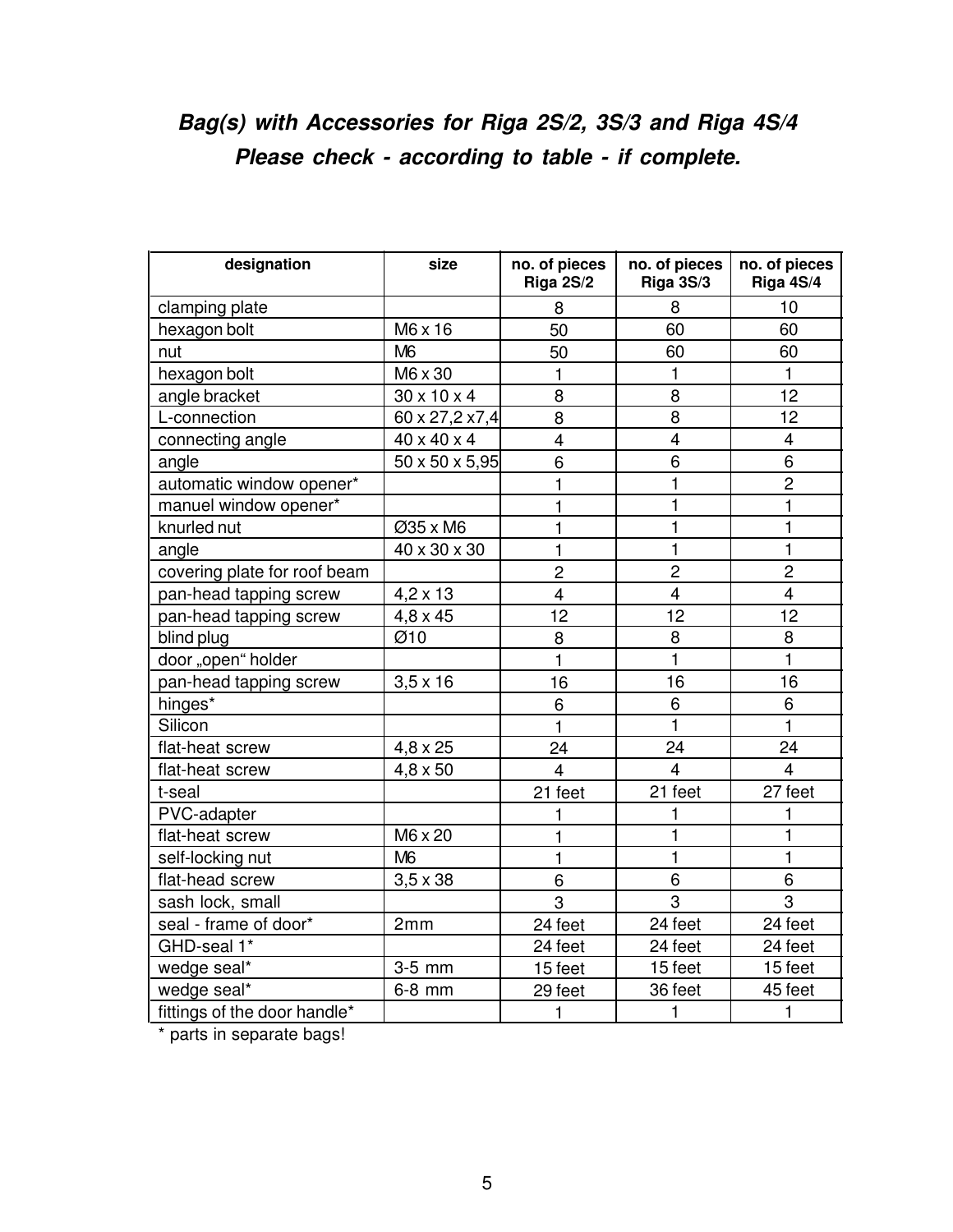#### **Suggestion**

 **III. 2:**

M6 x 16

**Before you begin - read all these instructions to become familiar with each step of the assembly process. You might decide that you find it easier to complete the assembly process in a different sequence. Several sequences are possible. For example, some people may prefer to build all of the greenhouse frame first and then insert the Glazing Panels, while others may prefer to interchange these steps. Some may prefer to add the Optional Foundation/Base Frame at the very beginning (special L-brackets have been provided for you if you wish to do so) - see page 8 for Foundation Frame installation options. We recommend the following Assembly Steps:**



#### **III. 1: Step 1: Door Frame Assembly**

Connect the Front-Floor Profile with the Upright Profiles of the door frame.

Carefully slide/push the door profiles # 1.5 and #1.6 along the channel in the front-floor profile (See picture on the right). Put the profile with 8 holes (which will be used for the hinges)

on the right side. You can use the rubber mallet to tap the Upright Profiles in order to slide them along. Distance between



both upright profiles should be about 29.5 inches.

The upright door profiles will be attached to the Front Floor Profile (through their holes) using sheet metal screws 3.5 x 13, once the front glazing panels have been installed. Important: Slide 1 hexagon bolt (M6 x 16) down each door profile channel (See Illustration #2 on left). These are for the assembly of the Door Frame Cross bars (at the top).

#### **Step 2: Rear Window Frame Assembly:** Repeat everything in Step 1: However this time slide 2 hexagon bolts (M6 x 16) down the channel of each Door

Profile. These will be used later to attach the Top Crossbar as well

as the Middle Crossbar (which will be under the window).

**III. 3 +III.4:** crossbeam 1.7 crossbeam 1.9 at back wall gable-floor profile **Detail D**

**Step 3: Attach Front Curved Corner Profiles:** Slide both Corner Curved Profiles (#2.1 - with one channel each) onto the corners of the Front Floor Profile (#1.1) The ends of each Curved Corner Profile are slightly different on the

top from the bottom. (See small circular picture on left). Note: Be sure to check that each bottom end is marked with an X.

#### **Step 4: Mounting of the Cross Bars in the Door Frames:**

Push 2 hexagon bolts (M 6x16) into each crossbar #1.7 and #1.9 as shown in Illustration 2 and connect these to the hexagon bolts in the upright door profiles with round mounting plates (with 4 holes)



\*too many screws M6x16 are possibly screwed in, it doesn' t matter, they can be used elsewhere!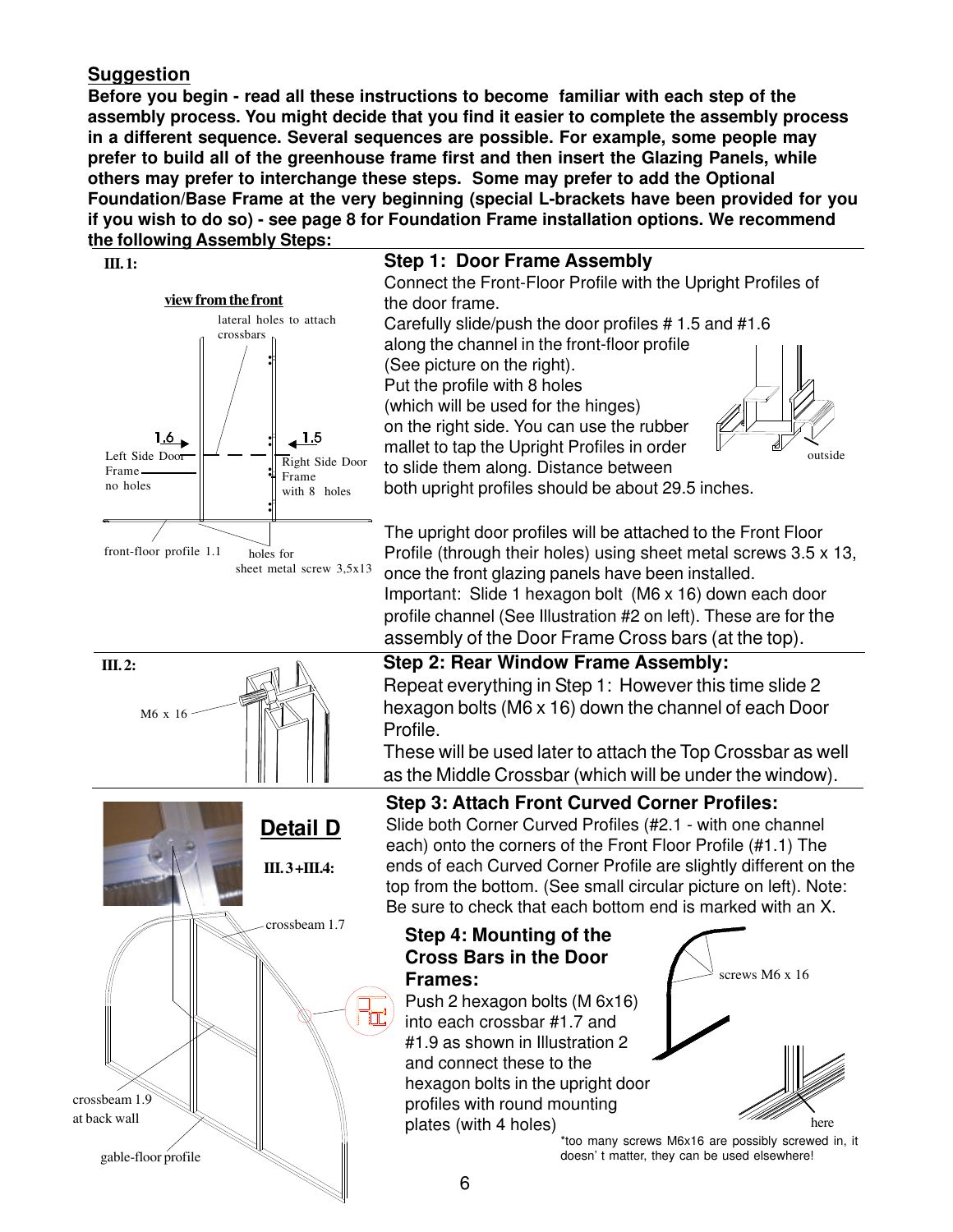

**Step 6: Connection of the front section to the Side Floor Profiles:**

Now attach both Side-Floor Profiles (#1.2) to the front section by inserting the aluminum-corner connectors with recessed screws while at the same time sliding the Curved Corner Profiles (#2.1) into the Side-Floor Profiles. Tighten the recessed screws. (See picture on left).

**Now you will need a third person or devices that can help you hold the profiles in the air.**



**Step 7: Mounting of Curved Center Profiles with 2 Channels**: Now slide a Curved Center Profile with 2 Channels (#2.2) from the rear to the front into Side-Floor Profiles (#1.2) Be sure the end marked with the X is on the bottom. Slide to about 45" from the front Corner Profiles.



#### **Step 8: Mounting of the Roof Beam Profile #1.3:**

Lift the Roof Beam (#1.3) and, coming from the back, thread the 2 Curved Center Profiles into the channel of the Roof Beam. Continue moving the roof beam forward until reaching the front Curved Corner Profiles and thread them onto the end of the Roof Beam.Cover the end using the Roof Beam Cover plate and fasten with sheet metal screws 4,2x13. (See picture on left). Note: Use 3 people for this step: Two to hold up the Curved Profiles and one to slide the roof beam while standing on a stepladder.

**Step 9: Adding additional Curved Center Profiles #2.2**: Now add more Curved Center Profiles as necessary (Series II uses only 1 on each side; III uses 2 on each side and IV uses 3 on each side). Slide each along the Side-Floor Profile as well as the Roof Beam at the same time. Be careful to move the profile only inches at a time on each end. Preferably one person pushes at the bottom while the other pushes at the top. Use Rubber Mallet! Distance between each set is about 45".

**Important information regarding the Mounting of Polycarbonate Glazing Panels: Warning: Always put the side with the blue protective film towards the outside. All glazing panels come coated with a special layer of high quality UV inhibiting film, however this treatment is only applied on one side. In order to identify the UV-coated side a removable layer of blue protective film has been applied. This film must be removed before placing the Glazing Panels into any of the channels of the aluminum profiles. Remove protective film from both sides only one panel at a time as you install each panel. Suggestion: Mark either the inside or the outside of each panel with a dot from a permanent marker. That way if you later move the greenhouse you will always know which side of the panels is coated. The Glazing Panels are not marked. Choose the right one like solving a puzzle! Have a little fun.**

**Warning: Do not leave Glazing Panels with the protective film in bright sunlight as the film will be permanently glued to the Panels.**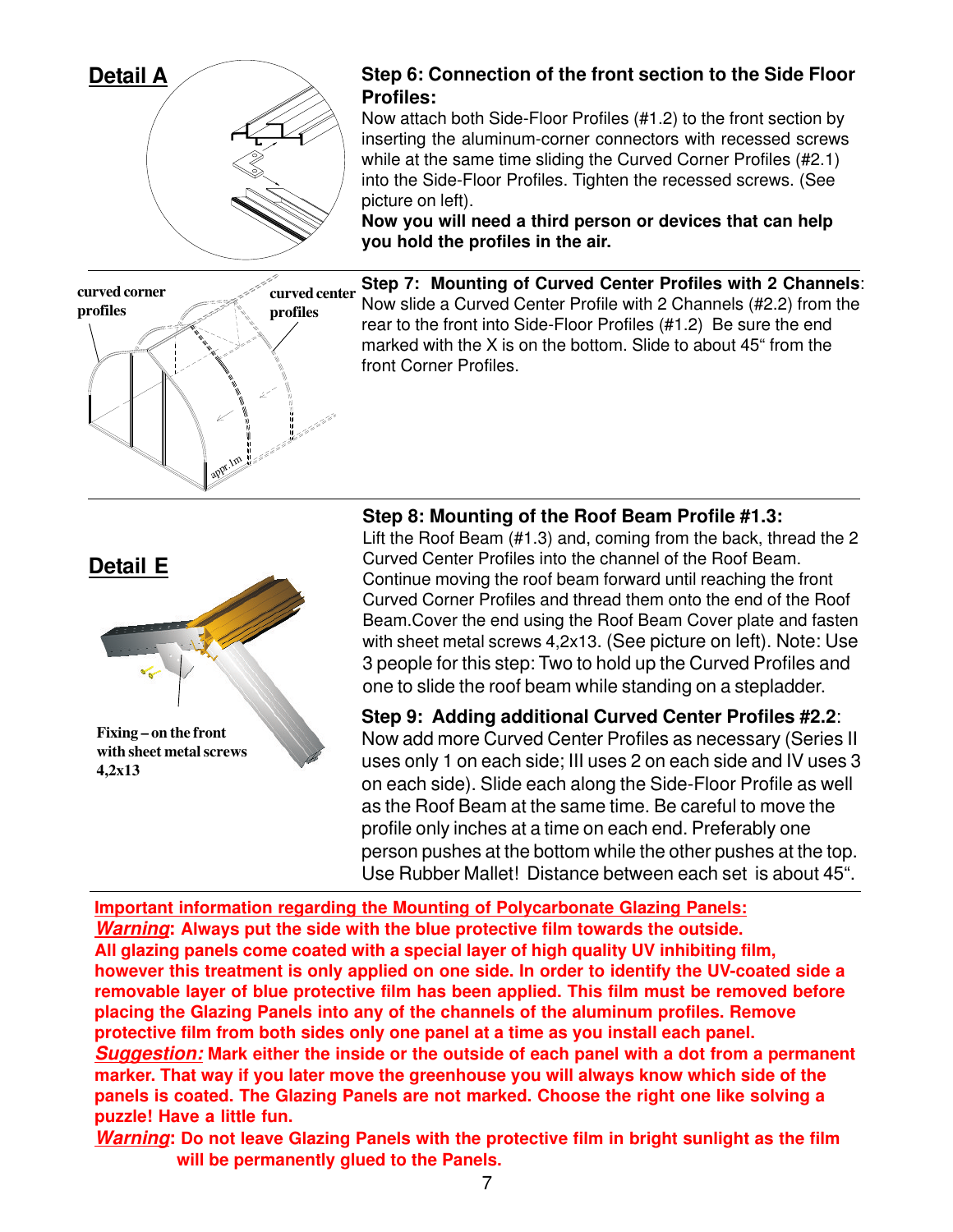





#### **Detail B**

This crossbeam is to screw together with screws 4,8x45 laterally through the frame of doors or gable edge profile respectively. After the glazing.

#### **Guiding groove of the window Step 10: Mounting of Roof Glazing Panels**:

At this time select one of the largest sheets of the Glazing Panels and remove the protective film, and insert it into the channel of a Curved Corner Profile (start either on the right or left side of the greenhouse). The first time this is quite tricky you have to learn how to bend the big sheet correctly. Using 3 people is highly recommended. Use one person standing on the outside, and one person at the top end (on a stepladder), and a third in the middle on the inside. Start at the bottom by inserting the Glazing Panel into the grove/channel in the Curved Corner Profile, the person standing on the outside then puts his/her shoe against the other side of the Glazing Panel to push and hold the glazing in to the grove. Next, using one hand they guide the rest of the Panel into the grove, while using their other hand to pull/push the other side of the Glazing Panel in to the grove, at the same time the person on the inside provides counter pressure. The person near the top helps to insert the top half of the Panel. Once completed, one person holds the Panel in place while the other two slide the next Curved Center Profile on to the other side of the Glazing Panel. You can hold this Curved Profile temporaritly inplace with a bungee-cord.

Now do the same thing on the other side of the greenhouse. Once completed you have installed one section of Glazing Panel on each side

#### **Step 11: Placing the Roof Window(s):**

(In order to continue, placing the Roof Glazing Panels, you must decide on which side you want your Roof Window(s). This might depend on the prevailing wind. It is best not to put Roof Windows facing a prevailing wind, but put them on the otherside of the greenhouse. However, without a prevailing heavy wind from one direction put 1 Roof Window on each side, in different sections, if installing more than 1 Window  $(i.e.$  RIGA  $IV)$ . $)$ 

Next: place the shorter roof Glazing Panel, in the second section (from the front), of your RIGA greenhouse, either on the left or right and side. Slide the next Curved Center Profile on to the other side of the panel and: (go to step 12).

#### **Step 12: Placing Roof Window Crossbar:**

Once you have placed a shorter roof Glazing Panel, add the Roof Window Crossbar #1.8, on top of the Panel. But, first you must slide 4 Hexagon Bolts (M6 x16) in to the center channel of the crossbar. (two of the bolt will be used to attach the Automatic Window Opener). Bring from the bottom of the two Curved Center Profiles one of the 3 Hexagon Bolts you placed in the channel earlier and using a Mounting Plate (round disk with 4 holes) attach the Crossbar on each side to the Curved Center Profiles. Making sure the Crossbar is fully pushed down over the Glazing Panel.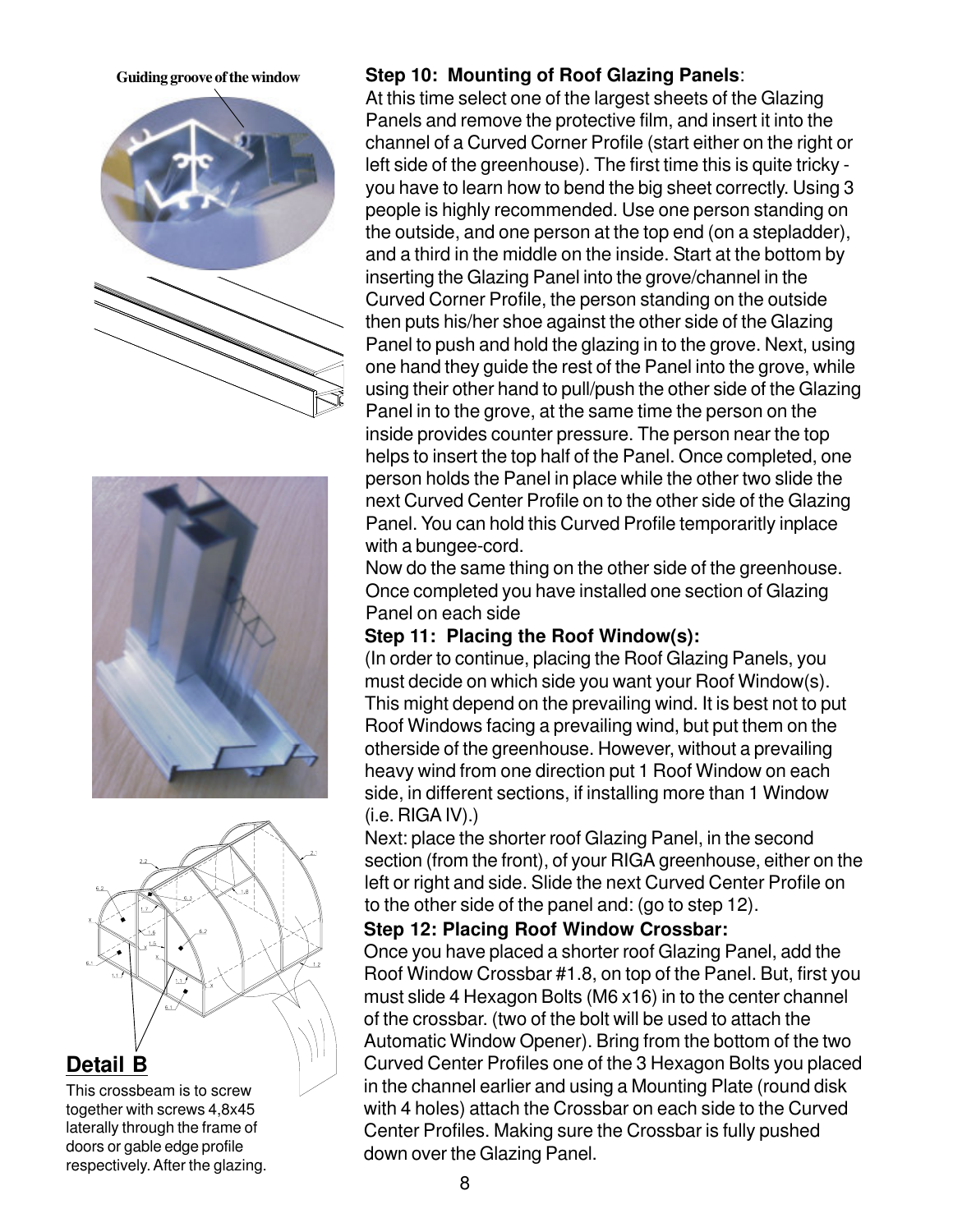#### **Step 13: Place rest of Roof Glazing Panels:**

Now place the rest of the large Glazing Panels (remember that if you are installing a second Roof Window) you must place this in one of the other sections as you prefer). When you have completed the last section attach the back wall.

#### **Step 14: Connection of the Back section to the Side Floor Profiles & to the Roof Beam:** (also refer to step 5)

Now attach both Side Floor Profiles (#1.2) to the back section by means of inserting the aluminumcorner connectors with recessed screws while at the same time sliding the Curved Corner Profiles (#2.1) in to the Side-Floor Profiles, tighten the recessed screws. (see picture on previous page). Next tread the top ends of each of the Curved Corner Profiles onto the Roof Beam and attach the Roof Beam Cover Plate with screws (4.2 x 13mm).

#### **Step 15: Glazing of Front Wall:**

First insert the bottom two Gazing Panels (all most square), one on either side of the door frame (suggestion: remove the top Crossbar of the Door Frame - to allow you more manouvering space you can slide the Door Frame Uprights towards the center). If you have bought the RIGA shelving, you must slide one M6 x 16 Hexagon Bolt in to each of the Front Crossbars. Than set the Front Crossbars (#1.4) on top of the bottom Glazing Panels. Then place on top of each Crossbar a Glazing Panel with the curved edges, making sure the side with the UV-filter in facing outwards (as always). Now permanently attach the Crossbars to the outersupports (Curved Corner Profiles and Door Frame), using screws: 4.8 x 45mm (0.2" x 1.75"). See picture on the left.

Next, insert the small triangular Glazing Panel above the Door Frame (you will have to remove the Top Crossbar - if you haven't already done so). Before, you put the top crossbar back and bolt it in place, make sure the triangular Panel is inserted such that the bottom edge is perfectly horizontal (if you like, use a level) and that the top corners at each of the ends of the Crossbar touch the Curved Corner Profiles.

#### **Step 16: Glazing of the Back Walls**:

Follow step 15 to insert the Glazing Panels on each side of the vertical uprights. Than place the center Galzing Panel in the bottom of the "door" opening and cap with the Back Wall Crossbar (#1.9). Make sure you insert 3 Hexagon Bolt (M6 x 16mm) in the channel of the Crossbar. Using the Round Mounting Plates with 4 holes attach each side of the Crossbar to the "door" frame using the bottom Hexagon Bolts in the door frame. The 3rd Hexagon Bolt in the Crossbar will be used to attach the Rear Window Opener to.

Next, insert the triangular Panel above the "door" frame. Same process as in Step 15.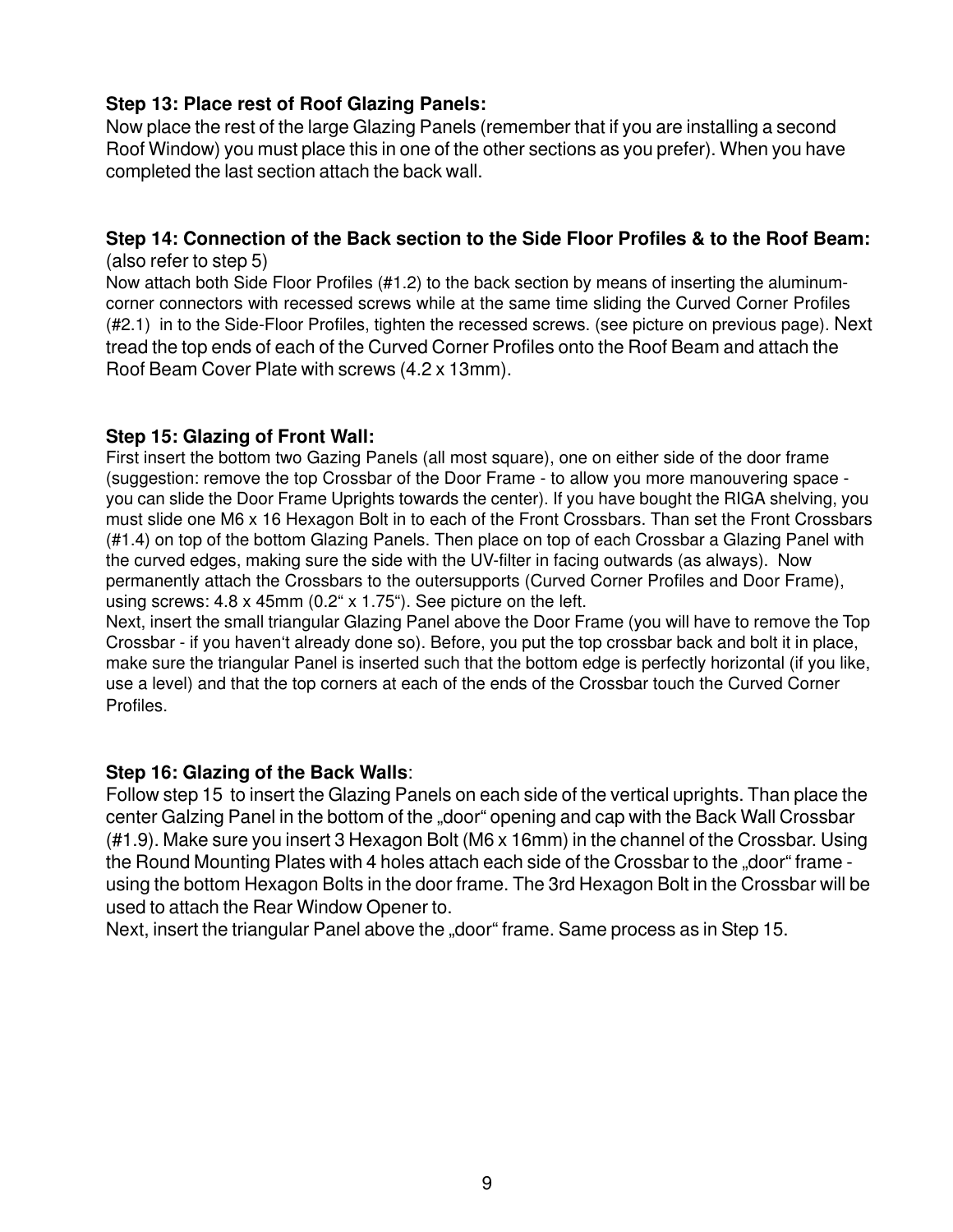

**Insert 3 Hexagon Bolts M 6x16**



**Angle Brackets on the Foundation Frame**



**Step 17: Assembly of Lateral Supports #2.0: If you bought the optional shelving (shelving without legs - specially designed for the RIGA greenhouses) refer to page 13 for further instuctions**.

If not: Lay 2 of the Lateral Supports (#2.0) on top of the Front and Back Crossbars one on each side against the Curved Profiles, attach to the Curved Profiles using the lowest Hexagon Bolts you put in the Curved Profile channels, tighten with nuts. Attach in such a manner that the L-shape goes upwards. If you were to install their shelving later the shelf trays will lie inside the L.

Install the second set of Lateral Supports (#2.0) about halfway between the bottom Lateral Supports and the Roof Beam stay underneath the Roof Window as shown in the drawing on page 3.

**Roof Window Assembly: see Page 12 Rear Window Assembly: see Page 13 Front Door Assembly: see page 14**

#### **Mounting of a Foundation Frame:**

If you have purchased the RIGA Foundation Frame (extra high 6"), you have 2 choices about when to attach it:

(But in either case you must slide 3 Hexagon Bolts (M 6X16) into the central channel of each Foundation Frame piece: Place one bolt near the center and one at each end.)

Choice #1: At the beginning: Mount the Foundation Frame by hooking it into the floor profiles #1.1 and #1.2 before you start to assemble the RIGA greenhouse. (Many prefer this method). Special L-brackets have been provided for you to do it this way. You slide a Hexagon Bolt into the center channel, towards the middle of each of the 4 Foundation Frame sections and use a L-Bracket to hook over the Floor Profile and then over the bolts in the Foundation Frame - hold in place with a nut. You can remove these brackets if you wish when you have fully assembled the greenhouse.

Choice #2. When the greenhouse frame has been completed: You attach/hook the Foundation Frame (see picture on the left) in single parts to the 4 Floor Profiles (remember to add 3 Hexagon Bolts to each piece first). You will have to lift each side of the greenhouse approx. 10-12" above the ground. Suggestion: Place some blocks underneath the frame to hold it up or you can lay it on its side (yes, if you have properly assembled your greenhouse you can lay it on its side - and this is a good test to find out!) Either method, once the 4 Foundation Frame pieces have been put into place you attach the 4 Corner Brackets (see picture on the left).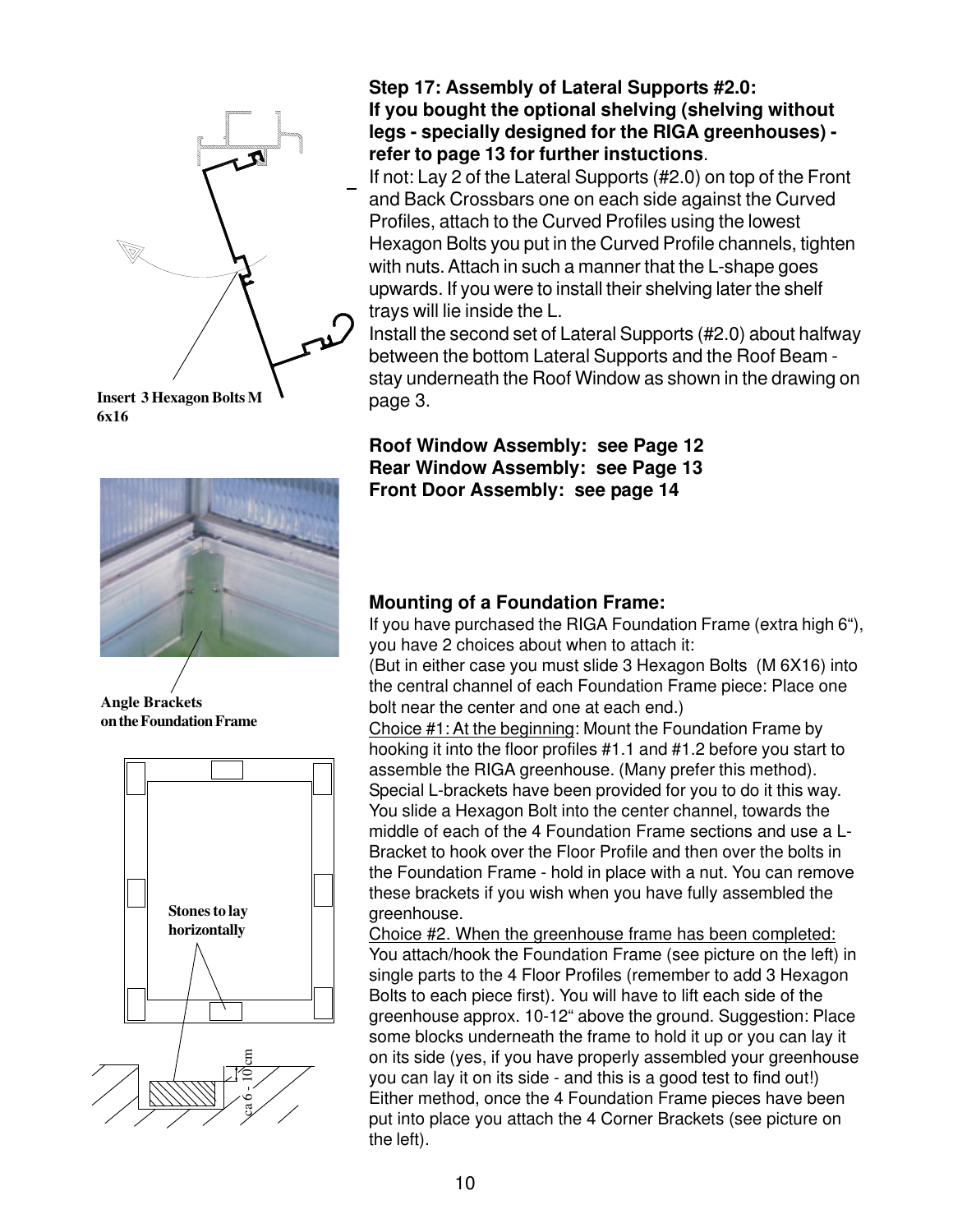**Helpful Hint:** Depending on where you might have laid down the Floor Profiles you might find that dirt/ sand has already entered the little channel on the bottom side of the Floor Profiles into which the Foundation Frame pieces are to be hooked. Two solutions: Either use a brush with very fine bristles and try to wipe out the dirt, and/or carefully slide the Foundation Frame, starting from one end all the way down the channel of the Floor Profiles, to push the dirt out. Use a Rubber Mallet - carefully - to do this.

**Another suggestion:** Assemble the greenhouse on a hard surface, like a driveway, and carry the greenhouse to its final location once it is fully assembled. That way you avoid dirt entering any of the profiles.

#### **Step 18: Placing the Greenhouse in its permanent location:**

#### **There are 2 basic options:**

#### **1. In the ground:**

Dig a trench approx. 6-10" deep, and depending on the slope in your garden and how much you care that your greenhouse appear horizontal, place in each of the four corners and half way down the length, somekind of a brick (or something similar) as a support (see picture on left). You will want to fill the trench, up to the top of your bricks, with some kind of small riverbed stones (peddle stones) to provide a solid and even footing all the way round. If you have not yet attached the Foundation Frame to the greenhouse you can use the frame pieces to make sure that all four sides of the trench are level. Once the trench is level start the assembly of the greenhouse or if you have already assembled your greenhouse you will need 4 people to set it in the trench.

Once in place - fill the Foundation Frame with the excavated materials and thus the greenhouse is protected from it flying away in strong winds.

#### **2. On a hard surface:**

The RIGA can be placed with or without the Optional Foundation Frame. In Europe it is common for people to buy the Foundation Frame - even though they are mounting the greenhouse on top of a deck, concrete slab, or a specially build low wall - just to add 6" more of head room.

Attach either the Foundation Frame or Floor Profiles to your foundation using appropriate screws or bolts. Recommendation: Place at least 1 screw/bolt every 3 feet; diameter: 0.3"-0.4".

**Notice:** There are no pre-drilled holes in either the Floor Profiles or the Foundation Frame for mounting to a hard surface because depending on what type of hard surface you want to mount the RIGA to, the required distances of such holes might be different. Although the Aluminum parts are extremely strong their material is soft enough for you to drill holes wherever you require them.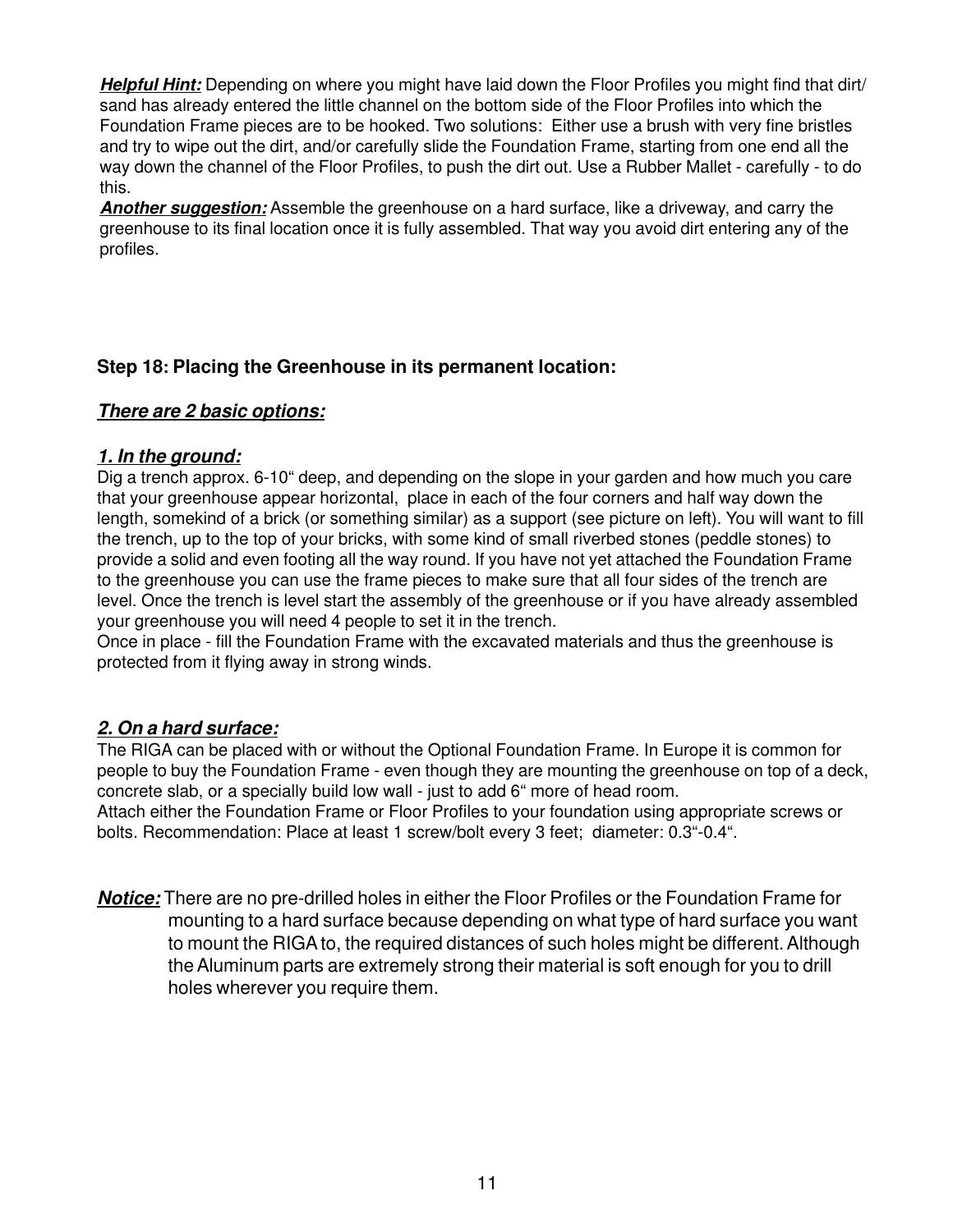#### **Parts list for skylight**

| Pos. | designation                              | length                          | number |
|------|------------------------------------------|---------------------------------|--------|
| 4.0  | PVC-angle bracket                        | $ 2.7" \times 1.1" \times 0.4"$ | 4      |
| 4.1  | Alu-angle connection with recessed screw | $1.2$ " x 1.2" x 0.4"           | 4      |
| 5.0  | Skylight (roof window) cross-rail        | 41"                             | ႒      |
| 5.1  | Skylight Side Bar                        | $24.8^\circ$                    | ာ      |
|      | Y-seal                                   | 11.5 ft.                        |        |





 $III. 3:$ 



Y-seal

#### **Skylight or Roof Window Assembly**:

The aluminum profiles of the Skylight are all bound together in one bundle .

Lay out the profiles as shown in the above picture and insert the big PVC- corner connectors (#4.0) and the aluminium corner connectors (#4.1) into the appropriate profile channels (it is a snug fit). Make sure to insert 2 Hexagon Bolts (M 6x16) into one of the Skylight profiles (#5.0) (This one will become the bottom of the window) as these will be later used to attach the Automatic Window Opener.

**Attention!** In order for the window to be able to close correctly you must make sure that the 2 ends with a slight cut-out of each of the vertical/side profiles are facing to the top. (Look carefully at each end and put the ends with the shorter round channels on the top). See picture on top left.

**Attention!** The appropriate size Glazing Panel has to be inserted into the profiles while assembling the frame.Use the Allen key to tighten all the aluminum corner connectors.

Next insert (or pull-in) the rubber Y-seal into the narrow circular channel located on the outer edge of the two side profiles and the bottom profile. See picture on left bottom.

Then if you wish (optional, but recommended) seal the outside of the Skylight with silicon (use enclosed tube).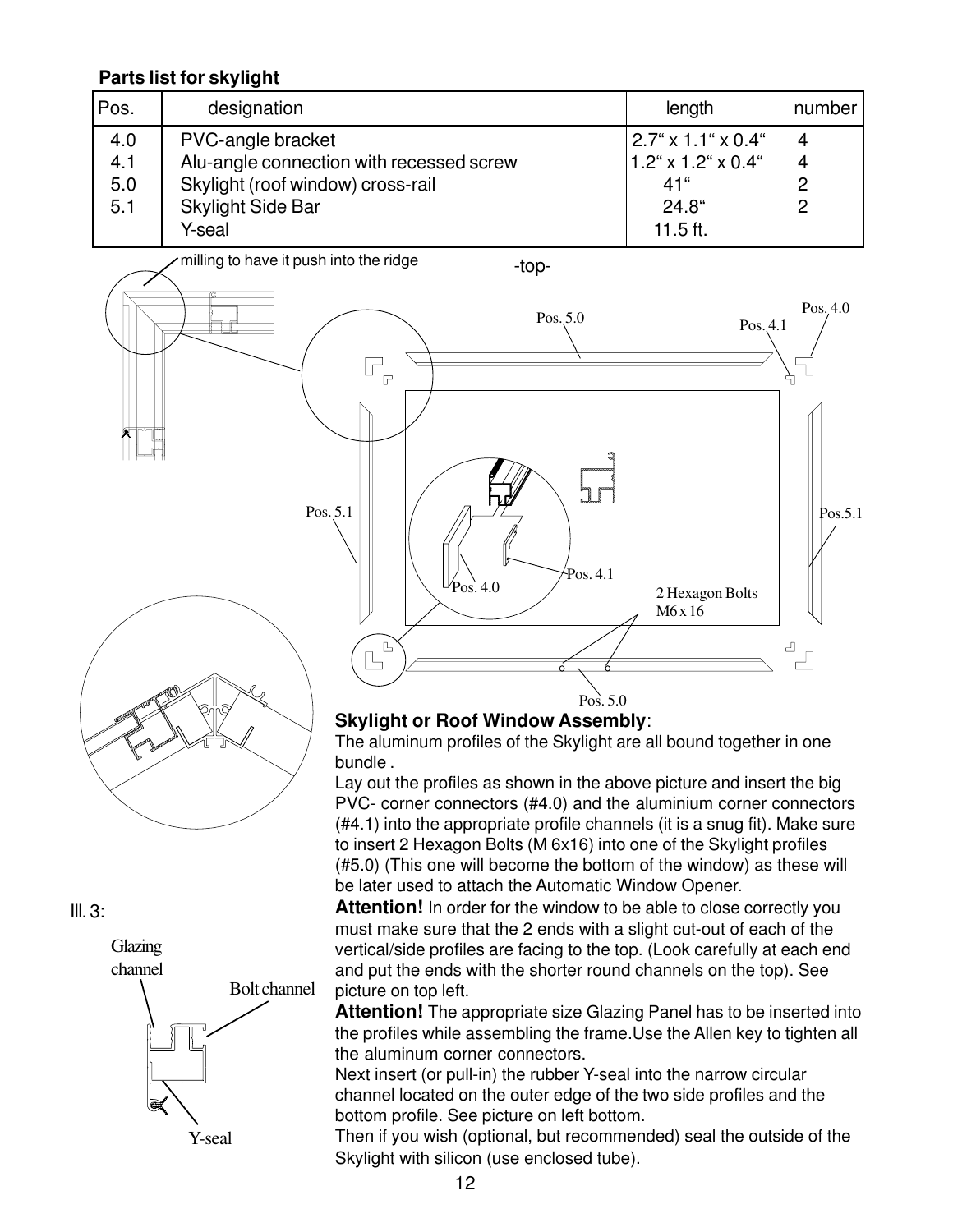#### **Mounting of the skylight (roof window):**

Slide the narrow circular channel sticking out of the top Skylight Profile (#5.0) of the fully assembled roof window (see Ill. 3, page 8) into the wider circular channel on top of the Roof Beam. With the rubber mallet move the window in position so that when it closes it fits between two Curved Center Profiles (#2.2).

#### **Parts list for Rear Wall Window**

| Pos.                            | designation                                                                                                                                                                                | length                                                                                   | number      |
|---------------------------------|--------------------------------------------------------------------------------------------------------------------------------------------------------------------------------------------|------------------------------------------------------------------------------------------|-------------|
| 4.0<br>4.1<br>4.2<br>4.3<br>4.4 | PVC-corner connector<br>Aluminum-corner connector<br>Vertical Window Support (without holes)<br><b>Horizontal Window Frame Supports</b><br>Vertical Window Support with holes (for hinges) | $2.4$ " x 2.4" x 1.1"<br>$1.2^{\circ}$ x 1.2" x 0.4"<br>$50.7$ "<br>$30.1$ "<br>$50.7$ " | 4<br>4<br>2 |
|                                 | Y-seal                                                                                                                                                                                     | 15 feet                                                                                  |             |



Part of the Total Parts List

#### **Rear Wall Window Assembly:**

The Rear Wall Window is assembled the same way as the Roof Window or Skylight. See Previous page and drawings on this page. One exception: the Y-seal goes into all 4 profiles.

#### **Attention!**

Insert 2 Hexagon Bolts (M 6 x16) into the bottom profile of the Rear Wall Window in order to be able to attach the Rear Wall Window Opener (adjustable arm) later.

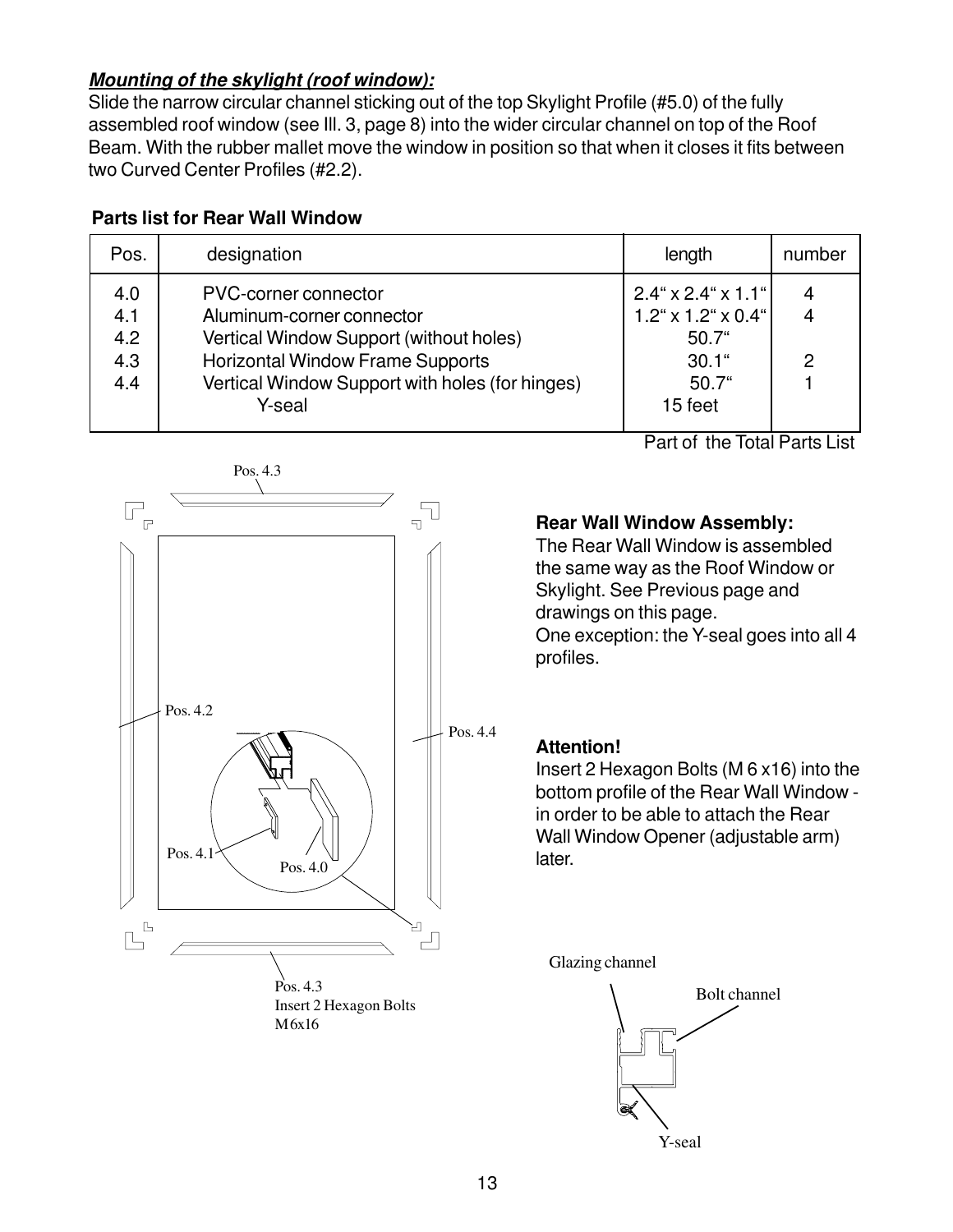|              | Pos.  | profile       | designation                                       | length                               | number |
|--------------|-------|---------------|---------------------------------------------------|--------------------------------------|--------|
| door         | 1.0   |               | Aluminum Corner Connectors with a hole on side    | $2^{\circ}$ x 2" x 0.4"              | 6      |
|              | 1.1.0 |               | Connecting screw                                  | $3,5 \times 32$ (0.1" x 1.3")        | 6      |
|              | 1.1.1 |               | Connecting screw                                  | $4.8 \times 50$ (0.2" $\times$ 2.0") | 4      |
| revolving    | 2.1   |               | Upper door cross-rail                             | $30.5$ "                             |        |
|              | 2.2   | Upper Section | Right Vertical Door Support with holes for hinges | 46.3"                                |        |
|              | 2.3   |               | Left Vertical Door Support with 2 holes at bottom | 46.3"                                |        |
|              | 2.4   |               | Door Crossbeam with large hole for door handle    | 28"                                  |        |
| divided      | 3.1   |               | Vertical Support with sash lock holes             | 29"                                  |        |
|              | 3.2   |               | Top Crossbar with VKT-holes                       | $30.6$ "                             |        |
|              | 3.2.1 | Lower Section | Rectangular tube VKT 30/30 as door stop           | 28"                                  |        |
| list for     | 3.2.2 |               | Seal 2mm                                          | 23 feet                              |        |
|              | 3.2.3 |               | Distance blocks 4 mm (yellow)                     | 3"                                   | 2      |
|              | 3.2.4 |               | Connecting screw for top part of lower door       | $3,5 \times 32(0.1$ " x 1.25")       | 2      |
| <b>Parts</b> | 3.3   |               | Right Vertical Support with hinge holes           | 29"                                  |        |
|              | 3.4   |               | <b>Bottom Crossbar</b>                            | 30.6"                                |        |

Part of the total parts list



Sash lock

 $3.2 -$ 

3.2.4

 $-3.2.1$ 

 $3.2 \frac{11}{2}$   $3.2.3$ 

3.2.4

3.2.1

 $1.0$ 

 $2.2$ 

Lay out the profiles according to the drawing on the left. Insert the Aluminum Connectors (#1.0) into the Vertical Supports (#2.2 and 2.3) so that the holes in the Connectors line up with the holes in the Vertical Supports. After they are lined up the profiles are screwed together with the screws going through the screw channels in the Top Crossbar (#2.1). Use the sheet metal screw 3.5 x 32 (0.15" x 1.25"). See Picture.

Next, place the large Lower Crossbeam (~4" wide) with doorhandle hole (#2.4) and screw it together with the sheet metal screws 4.8 x 50 (0.2" x 2"). Two screws each go on both sides - as shown.

#### **Lower Door Section:** See Ill. #2 & #3

Assemble the bottom half of the door the same way as the top half. Then press the strip of sealer material into the intended sealing grooves. Always cut the seals a bit longer and then press them so there is slightly too much rubber seal  $-31$ on each end. Over time temperature fluctuations will slowly shorten this excess rubber seal. See Ill. #3

Lie the rectangular tube 1.25" x 1.25" x 28" on top of the Top -1.1 Crossbar and insert the yellow spacers (#3.2.3) between the Top Crossbar and the Rectangular Tube (#3.2.1) (See Ill. 3). Next, attach the Rectangular Tube to the Top Crossbar using the long screws (3.5x38), screwing them upwards through the Top Crossbar (#3.2), as shown in Ill. #2.

Next, place the two black caps (1.25" x 1.25") on each end of the Rectangular Tube.



**Ill. 2:**

 $3.2.3$ 

**Ill. 3:**

3.3

3.2.2

14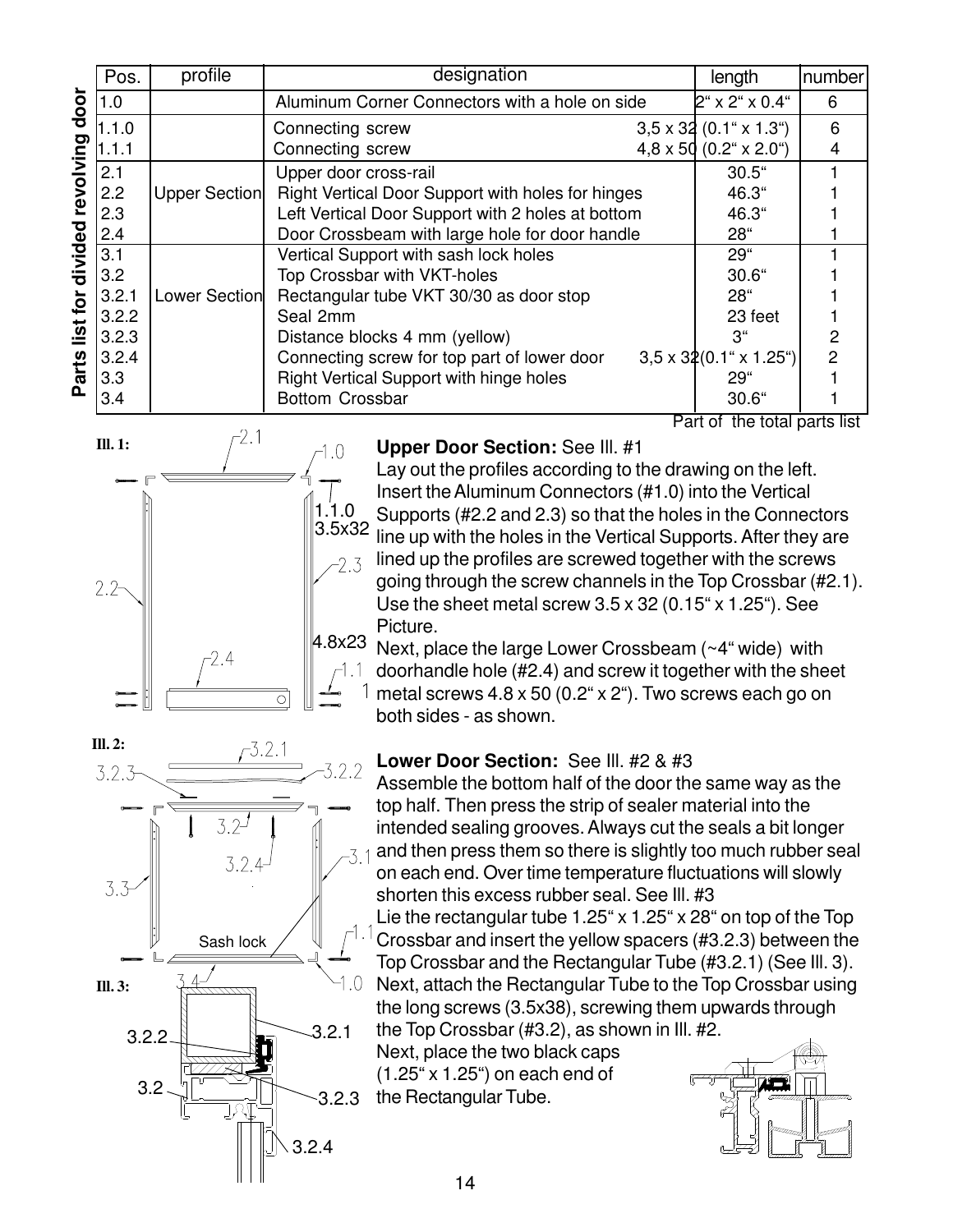

# Montageanleitung für abschließbaren Drücker Door Handle Assembly Instructions **Ill. 2:**

push in place the GHD-seal as shown on

the left (Ill. 1 on this page).

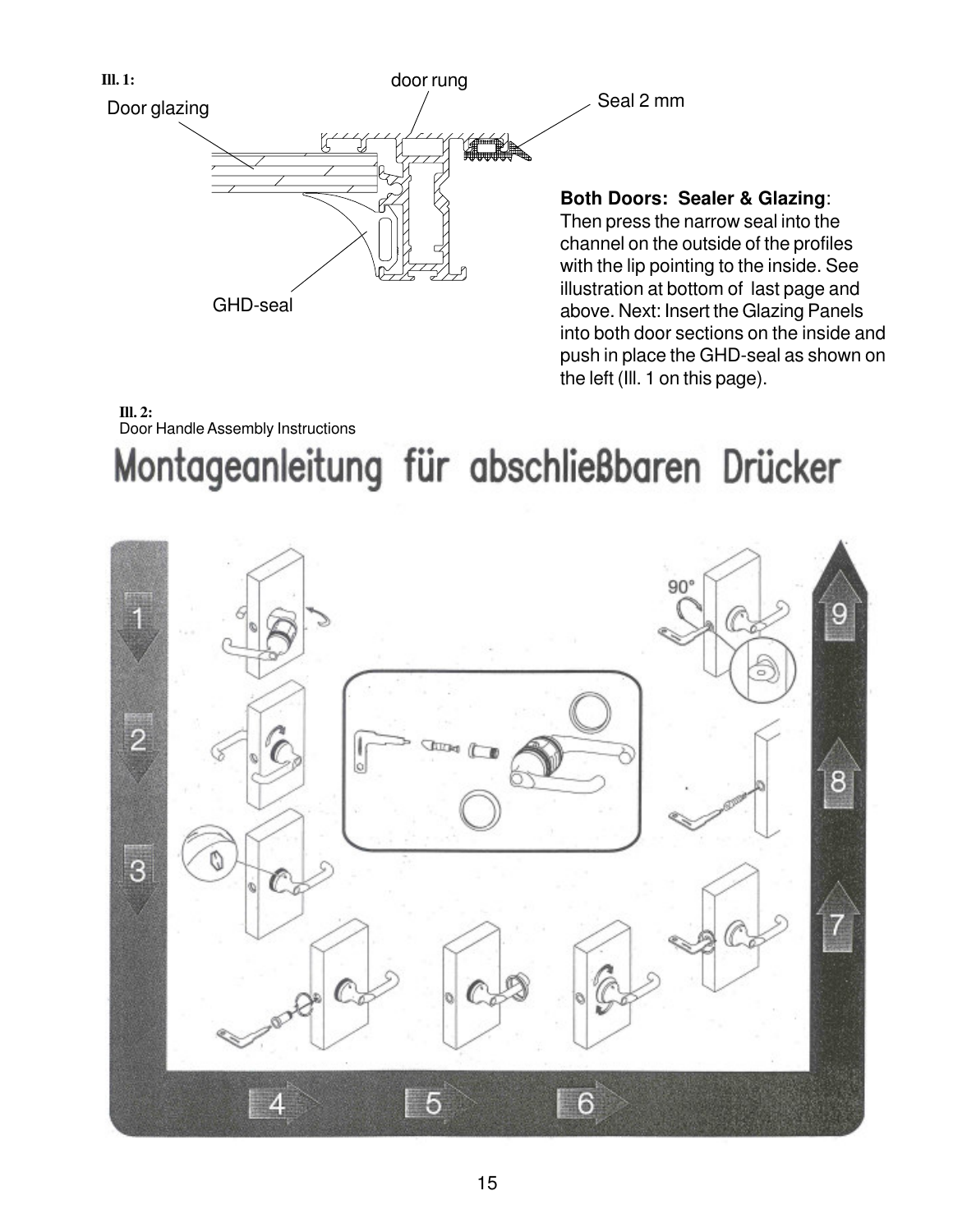**Mounting of the door and window hinges:** (see illustration on the right).The bottom parts of the hinges are to be attached to the right outer door and rear window frames using the screws 4.8 x 25 (0.2" x 1" long) - into the appropriate holes. The upper parts of the hinges are to be attached to the inner door frames (existing holes) and the frame of the back wall window with screws 4.8 x 19 (0.2" x 0.75" long). Hang the doors and window and insert the spacers between the two parts of the hinges and then **Mounting of the Accessories Detail C** 

insert the Hinge Pin from the top and secure with Snap-Rings at the bottom. If necessary, loosen and adjust the hinges to get the right fit.

**Upper part of the hinge**

**Bottom part of the hinge**

**Hinge pin**

# Sash lock

#### **Mounting of the manual window opener**

А

Attach the PVC-adapter – with the thick eye on the bottom – to the Hexagon Bolts (M 6x20) already placed in the bottom profile of the Rear Wall Window. Then attach Manual Window Handle (about 12" long) to the adapter (if it did not already come assembled). Attach the metal bracket with the treaded pin sticking up to the Rear Wall Crossbar (under the window) to the Hexagon Bolt placed there earlier. By trial and error determine the optimal position you desire for both ends of the Manual Window Opener. Hold the window in a

fixed open position by placing any eye in the handle bar over the pin sticking up from the Crossbar below the window, and holding it in place with the large White Knob.

#### **Placing of the sash locks / toggle switches – black PVC –**

Attach a sash lock on the inside of the back window into the right hand vertical support (seen from the inside) to the pre-drilled holes

using the 3.5 x 16 (0.14" x 0.6") screws . Do the same with the other 2 Sask Locks on the front door as shown on the next page.



#### Attaching the Automatic Window Opener:

First follow the assembly instructions that come with the Automatic Window Opener. Then attach the Automatic Window Opener to the 2 Hexagon Bolts, earlier placed in both the bottom crossbar of the Roof Window and the Crossbar of the frame – as you can see in the illustration – with the short arm going to the roof window and with the long arm going to the Crossbar underneath.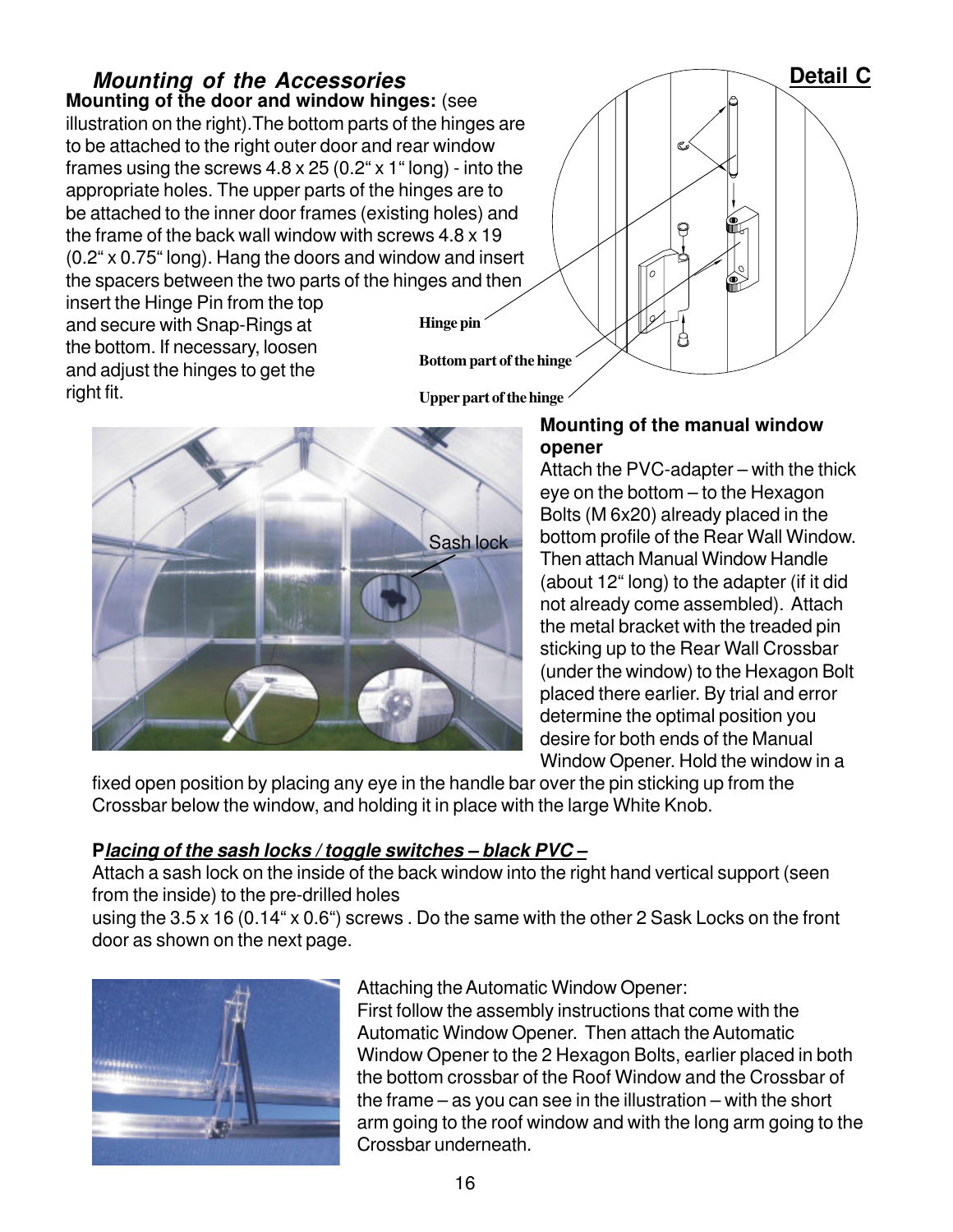

#### **Door Holder**:

The Door Holder - white and made out of two pieces (male and female) - is used to keep the door open in a fixed position. Place the Holder at the top right-hand corner of the door. See picture above. The female part has to be attached to the Curved Corner Profile and the male part to the top profile of the Upper Door - use screws 3.5x19.Hold the parts is place, mark the screw locations with a pen, and then drill your own holes.



#### Wedge seal to extend centrically



#### **Inserting the Rubber Seals 1) On the inside:**

Wedge the narrower seal (3-5 mm) (as shown, pull apart if necessary) between the Front & Back Wall Glazing Panels and the Floor Profiles (see illustration on left). This should require little or no strength - just push it in place with 2 or 3 fingers.

#### **2) On the inside:**

Wedge the broader/larger seal (6-8 mm) between the Roof Glazing Panels both at the top (into the Roof Beam) and at the bottom (into the Side Floor Profiles) (see illustration). This should require little or no strength - just push it in place with 2 or 3 fingers.

#### **Doorsill**:

Fianlly, place the Doorsill on top of the Floor Profile, underneath the door, and attach with 2 tallow-drop screws 3.5x16. See illustration on the left.

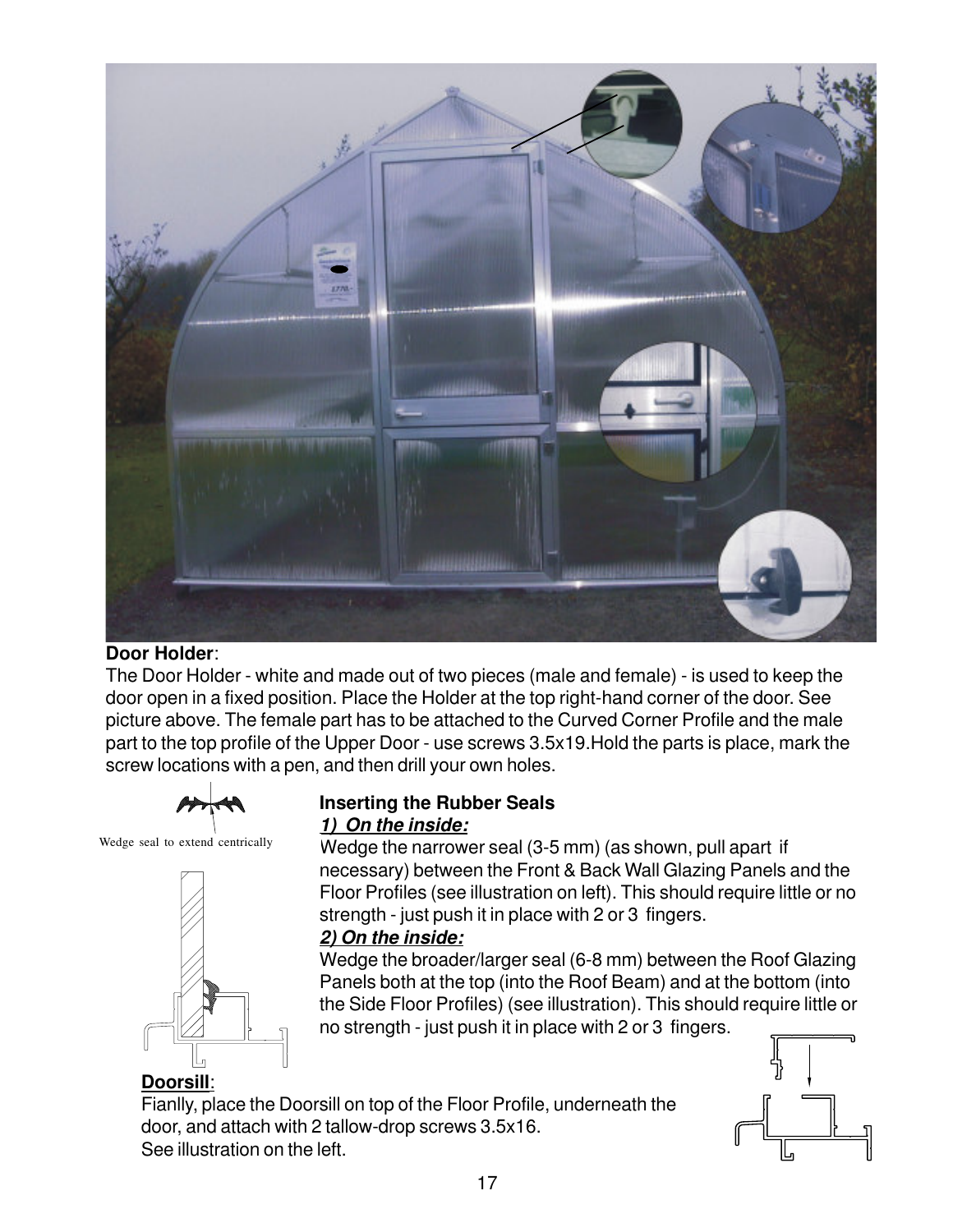

Placing the Lateral Supports:

If you have not already done so: Attach 2 Lateral Support #2.0 (full length of greenhouses) on both sides using the Hexagon Bolts. Place in each of the Curved Profiles. One lays on top of the Front and Back Wall Crossbars (#1.4) the other goes at head height - but below the Roof Window.

If you have bought the specially designed optional RIGA shelving system the upper support can be placed whereever you wish to place the upper shelf.

# **Assembling Top Shelving (Optional Accessory)**

**Step 1:** Place Eye-Ring Hook combination in each Curved Profile (near the top) on the side of the greenhouse where you want to place the shelving. (See Illustration 1 inset in picture above)

**Step 2:** For the top shelf: Slide as many Hexagon Bolts into the channel at the bottom of the Lateral Supports (against the wall of the greenhouse) as you have Curved Profiles (i.e. RIGA III has 4 Curved Profiles on each side). Attach to each bolt the longer flat end (1.25") of the Cross Struts (about 16" long) and secure with nuts.

#### **Next: Bend the cross-struts to a horizontal position (Ill. 2)**

Then: Slide into the bottom and side channels of another Lateral Support (similar to the one already fixed into the wall of the greenhouse) as many bolts as you have cross-struts - in the same locations as the one with the Cross-struts. Now attach the Cross-struts to the bolts on the bottom of the second Lateral Support. Next hang the necessary chains from each of the Eye-Hooks that you earlier put in the Curved Profiles. Raise the top shelf and put the bolts through the rings on each of the chains and secure with white knobs. Make sure the shelf hangs horizontal. You can also adjust the position of the Eye-Hooks to make each chain hang perfectly vertical. See picture above for details. Last: Insert the removable polycarbonate shelves.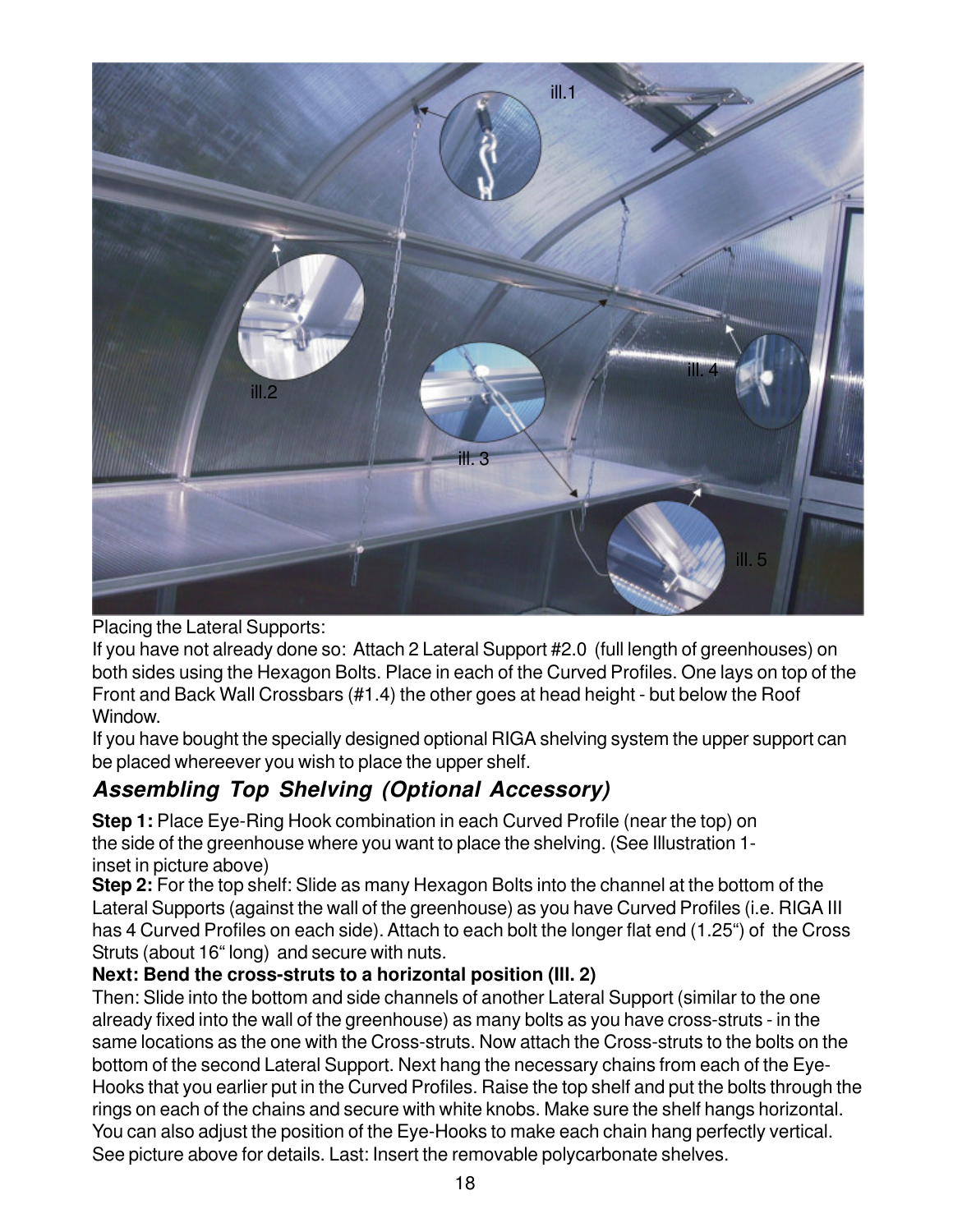#### **Mounting of Lower Shelf (table without legs) (optional accessory)**

#### **Step 1:**

(If top shelf already exists, start with step 2) Place an Eye-Hook (Ill.1) in all the Center Curved Profiles.

#### **Step 2:**

Slide as many Hexagon Bolts into the bottom channel of the Lateral Support (which is placed against the greenhouse side wall) as you have Cross-struts. You should have received an extra cross-strut for each glazing section; place half way between Curved Profiles. Insert the same amount of bolts on the bottom channel of the other Lateral Support. In addition slide as many Hexagon Bolts, as you have chains hanging down, into the channel on the front side of the second Lateral Support (chains will be attached to these).

 Next: Attach an angle bracket to each end of the second Lateral Support and attach to Hexagon Bolt sticking out of the Front & Back Wall Crossbars. See Ill. 5

#### **Step 3:**

Attach all Cross-struts to both Lateral Supports using the Hexagon Bolts and nuts M 6x16. (Ill. 2 and 3).

#### **Step 4:**

Now attach the chains to the front of the second (front) Lateral Support.

Last: Place appropriate shelves (either polycarbonate glazing or seed trays) in each of your shelf frames. Sections of either are removable in order to provide adequate growing space for tall plants.